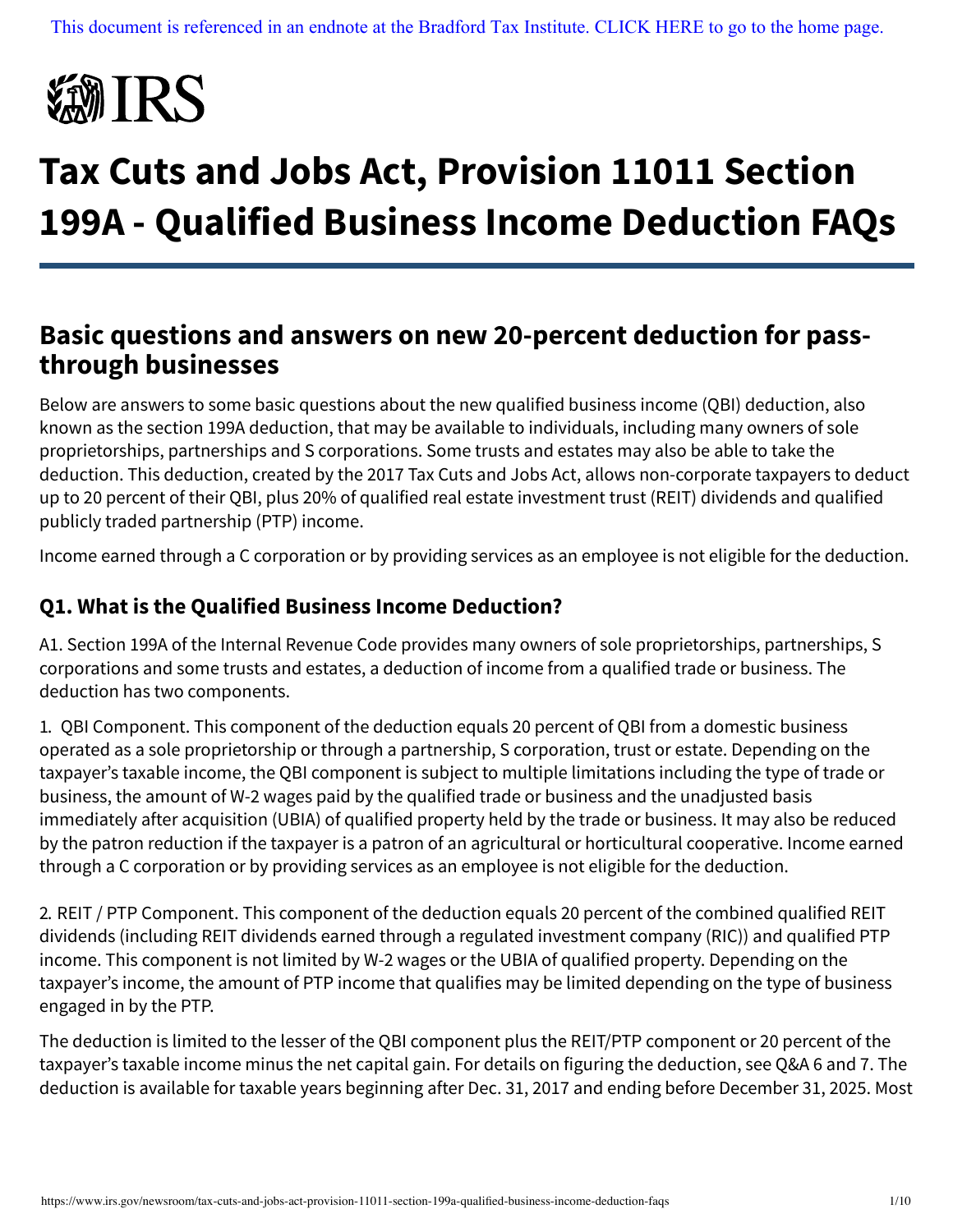eligible taxpayers will be able to claim it for the first time when they file their 2018 federal income tax return in 2019. The deduction is available, regardless of whether an individual itemizes their deductions on Schedule A or takes the standard deduction.

#### **Q2. Who may take the QBI deduction?**

A2. Individuals and some trusts and estates with QBI, qualified REIT dividends or qualified PTP income may qualify for the deduction. In some cases, patrons of horticultural or agricultural cooperatives may be required to reduce their deduction. The IRS will be issuing separate guidance for co-ops.

#### **Q3. How do S corporations and partnerships handle the deduction?**

A3. S corporations and partnerships are generally not taxable and cannot take the deduction themselves. However, all S corporations and partnerships report each shareholder's or partner's share of QBI, W-2 wages, UBIA of qualified property, qualified REIT dividends and qualified PTP income on Schedule K-1 so the shareholders or partners may determine their deduction.

#### **Q4. What is qualified business income?**

A4. QBI is the net amount of qualified items of income, gain, deduction and loss from any qualified trade or business. Only items included in taxable income are counted. In addition, the items must be effectively connected with a U.S. trade or business. Items such as capital gains and losses, certain dividends, and interest income are excluded. W-2 income, amounts received as reasonable compensation from an S corporation, amounts received as guaranteed payments from a partnership, and payments received by a partner for services under section 707(a) are also not QBI.

#### **Q5. What is a qualified trade or business?**

A5. A qualified trade or business is any section 162 trade or business, with three exceptions:

1. A trade or business conducted by a C corporation.

2. For taxpayers with taxable income that exceeds the threshold amount, specified service trades or businesses (SSTBs). An SSTB is a trade or business involving the performance of services in the fields of health, law, accounting, actuarial science, performing arts, consulting, athletics, financial services, investing and investment management, trading, dealing in certain assets or any trade or business where the principal asset is the reputation or skill of one or more of its employees or owners. The principal asset of a trade or business is the reputation or skill of its employees or owners if the trade or business consists of the receipt of income from endorsing products or services, the use of an individual's image, likeness, voice, or other symbols associated with the individual's identity, or appearances at events or on radio, television, or other media formats. The SSTB exception does not apply for taxpayers with taxable income below the threshold amount and is phased in for taxpayers with taxable income above the threshold amount. For 2018, the threshold amount is \$315,000 for a married couple filing a joint return, or \$157,500 for all other taxpayers. The threshold amounts will be adjusted for inflation in subsequent years.

3. The trade or business of performing services as an employee.

#### **Q6. How is the deduction for qualified business income computed?**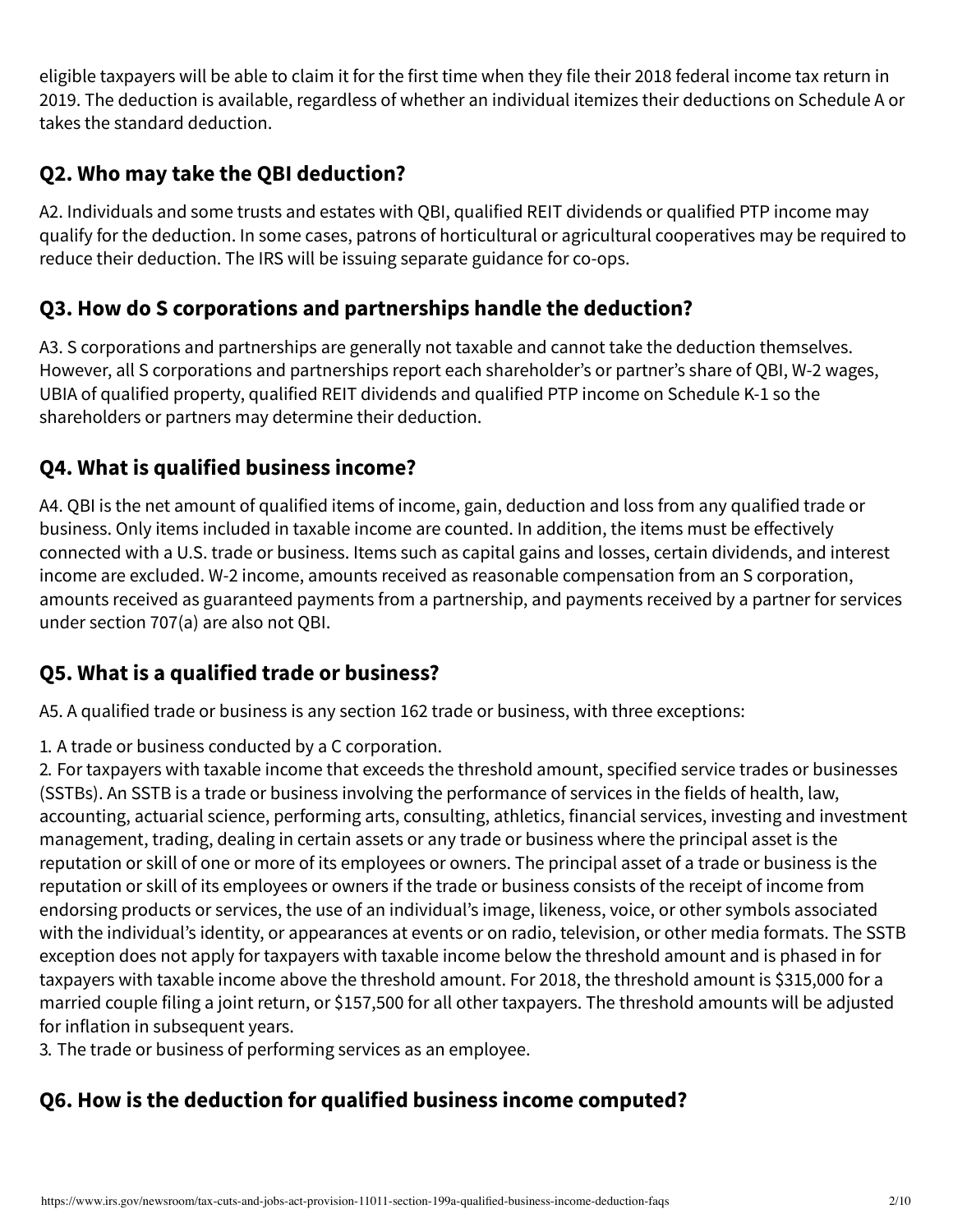A6. The SSTB limitation discussed in Q&A 5 does not apply if a taxpayer's taxable income (before the QBI deduction) is at or below the threshold amount, discussed in Q&A 5; the deduction is the lesser of:

A. 20 percent of the taxpayer's QBI, plus 20 percent of the taxpayer's qualified REIT dividends and qualified PTP income' or

B. 20 percent of the taxpayer's taxable income minus net capital gain.

If the taxpayer's taxable income (before the QBI deduction) is above the threshold amount, the deduction may be limited based on whether the business is an SSTB, the W-2 wages paid by the business and the unadjusted basis immediately after acquisition of certain property used by the business. For 2018, these limitations are phased in for joint filers with taxable income above \$315,000 but below \$415,000, and all other taxpayers with taxable income above \$157,500 but below \$207,500. The threshold amounts and phase-in range are for tax year 2018 and will be adjusted for inflation in subsequent years. Income earned through a C corporation or by providing services as an employee is not eligible for the deduction regardless of the taxpayer's taxable income.

## **Q7. I have income from a specified service trade or business. How does that affect my deduction?**

A7. The SSTB limitation does not apply to any taxpayer whose taxable income (before the qualified business deduction) is at or below the threshold amounts discussed in Q&A #5. For taxpayers whose taxable income is within the phase-in range discussed in Q&A #6, the taxpayer's share of QBI, W-2 wages and UBIA of qualified property related to the SSTB may be limited. If the taxpayer's taxable income exceeds the phase-in range, no deduction is allowed with respect to any SSTB. The threshold amounts and phase-in range are for tax year 2018 and will be adjusted for inflation in subsequent years.

## **Q8. In 2018, I will report taxable income under \$315,000 and file married filing jointly. Do I have to determine if I am in an SSTB in order to take the deduction? Is there any limitation on my deduction?**

A8. No, if your 2018 taxable income (before the QBI deduction) is at or below the threshold amount (\$315,000, if married filing jointly, or \$157,500 for all other filing statuses), the SSTB limitations do not apply. You will be able to deduct the lesser of:

a) Twenty percent (20%) of your QBI, plus 20 percent of your qualified REIT dividends and qualified PTP income, or

b) Twenty percent (20%) of your taxable income minus your net capital gain.

Income earned through a C corporation or by providing services as an employee is not eligible for the deduction regardless of the taxpayer's taxable income.

## **Q9. In 2018, I will report taxable income between \$157,500 and \$207,500 and file as single. I receive QBI. Does it matter if it is from an SSTB?**

A9. Yes, because your taxable income is above the threshold amount, your QBI deduction with respect to any SSTB will be limited. However, because you are within the phase-in range (above \$315,000 but below \$415,000 for married filing joint, and all other taxpayers with taxable income above \$157,500 but below \$207,500), you may be allowed some QBI deduction with respect to an SSTB. In addition, for taxpayers above the threshold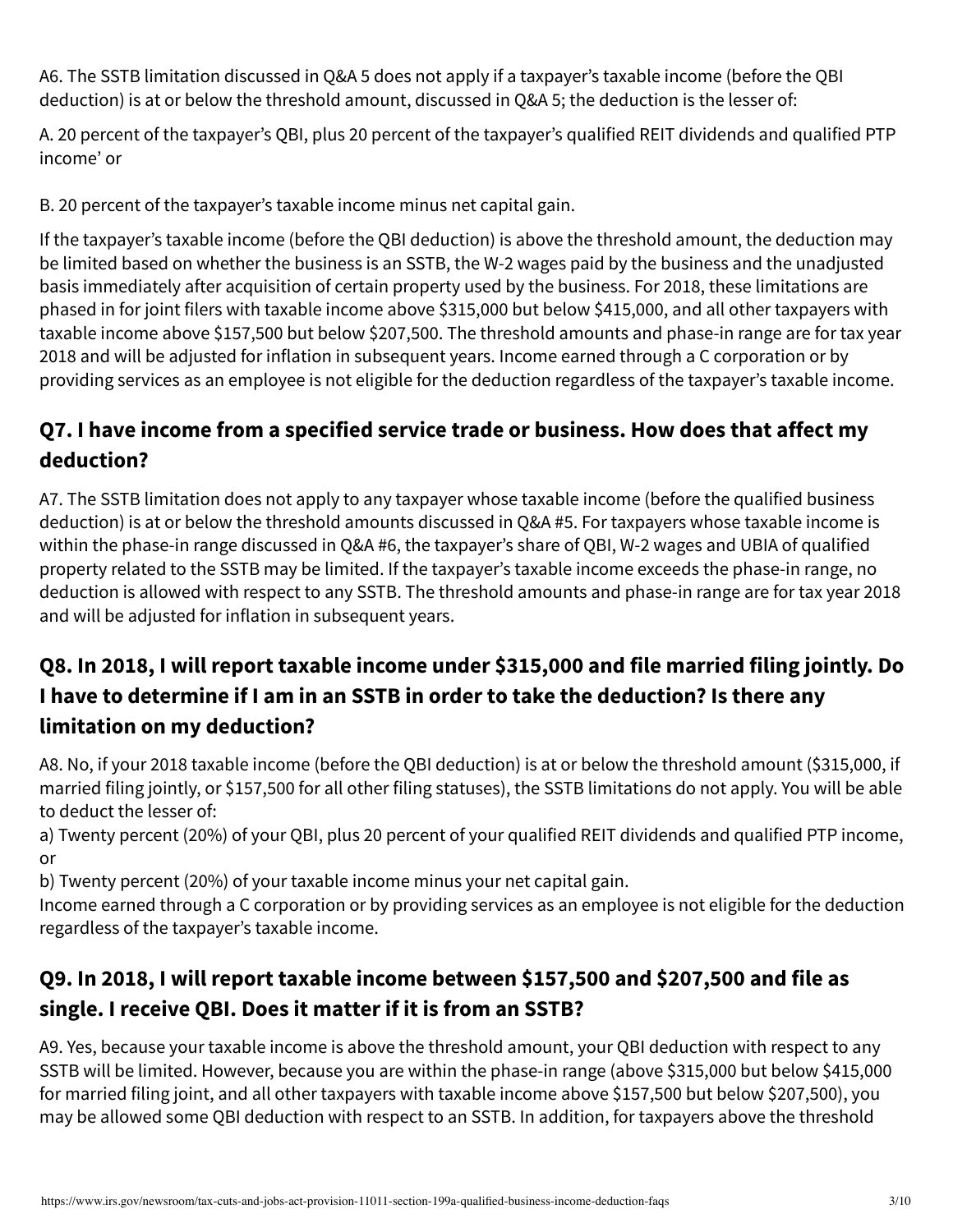amount, the 20 percent QBI with respect to any trade or business, including an SSTB, may be limited by the amount of W-2 wages paid by the trade or business and the UBIA of qualified property held by the trade or business. Sections 1.199A-1 and 1.199A-2 of the [regulations](https://www.irs.gov/pub/irs-drop/reg-107892-18.pdf) provides additional information.

## **Q10. In 2018, I am single and will report taxable income over \$207,500. My only income is from an SSTB. Am I entitled to the deduction with respect to the SSTB?**

A10. No. The same is true for a married couple filing a joint return whose taxable income exceeds \$415,000.

## **Q11. In 2018, I am single and will report taxable income over \$207,500. I am NOT in an SSTB. Am I entitled to the deduction?**

A11. Yes, if you have QBI, qualified REIT dividends or qualified PTP income. For eligible taxpayers with total taxable income in 2018 over \$207,500 (\$415,000 for married filing joint returns), the deduction for QBI may be limited by the amount of W-2 wages paid by the qualified trade or business and the UBIA of qualified property held by the trade or business. The regulations provide additional information on these limitations. The IRS also issued [Revenue Procedure 2019-11](https://www.irs.gov/pub/irs-drop/rp-19-11.pdf) providing methods for determining W-2 wages for purposes of the limitation.

#### **Q12. How do co-ops qualify for the qualified business income deduction?**

A12. The IRS will be issuing separate guidance for co-ops.

## **Q13. Is there a form for reporting the qualified business income deduction? And if so, where can I find it?**

A13. There is no form for reporting the QBI deduction in 2018. However, two worksheets have been developed to help taxpayers compute their deduction. The first worksheet is located in the instructions to Form 1040 and can be used by taxpayers with taxable income (before the QBI deduction) at or below the threshold amount (\$315,000 for a married couple filing a joint return, or \$157,500 for all other taxpayers) and that are not patrons in a horticultural cooperative.

The second worksheet will be located in Publication 535, Business Expenses. It should be used by taxpayers with taxable income exceeding the threshold amount. It should also be used by taxpayer's that are patrons of specified agricultural or horticultural cooperatives.

## **Q14. Does the deduction reduce earnings subject to self-employment tax?**

A14. No. The QBI deduction does not reduce net earnings from self-employment, under section 1402. Similarly, the deduction does not reduce net investment income under section 1411 (Form 8960, Net Investment Income Tax).

#### **Q15. If I report taxable income under the threshold are there any limits to my deduction?**

A15. If your taxable income (before the QBI deduction) is at or below the threshold, then most of the limitations are not applicable.

The specified service trade or business, W-2 wage, and UBIA limitations do not apply to taxpayers whose taxable income is at or below these thresholds.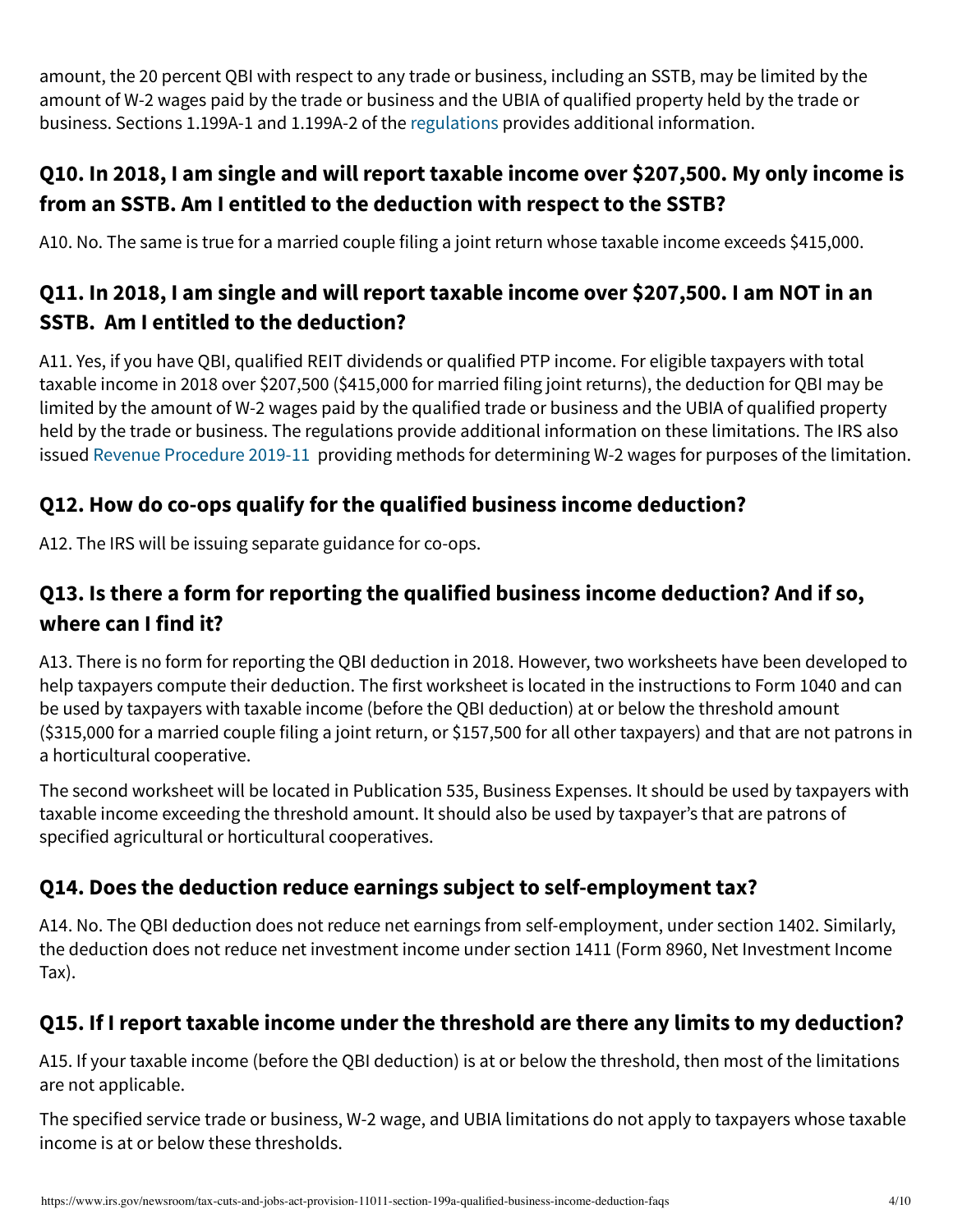The deduction is limited the lesser of 20% of QBI plus 20% of qualified REIT dividends and qualified PTP income or 20% of taxable income less net capital gain for all taxpayers, regardless of income. Also, if you are a patron in an agricultural or horticultural cooperative, the QBI component may be reduced by the patron reduction. Finally, income earned through a C corporation or by providing services as an employee is not eligible for the deduction regardless of the taxpayer's taxable income.

#### **Q16. Do any limitations apply to the REIT/PTP Component?**

A16. Yes. The REIT/PTP Component generally includes qualified REIT dividends (including REIT dividends earned through a RIC) and PTP income as defined in section 199A and the regulations thereunder. For taxpayers above the threshold amount, discussed in Q&A #5 and #6, qualified PTP income may be limited if the PTP operates an SSTB. The limitation does not apply to any taxpayer whose taxable income (before the qualified business deduction) is at or below the threshold amounts discussed in Q&A #5. For taxpayers whose taxable income is within the phase-in range discussed in Q&A #6, the taxpayer's PTP income from the SSTB may be limited. If the taxpayer's taxable income exceeds the phase-in range, no deduction is allowed with respect to any SSTB operated by a PTP. The threshold amounts and phase-in range are for tax year 2018 and will be adjusted for inflation in subsequent years.

## **Q17. If someone is a real estate professional, will their rental real estate qualify for the deduction?**

A17. The deduction is not based on whether the taxpayer qualifies as a real estate professional under section 469. Rental real estate may constitute a trade or business for purposes of the QBI deduction if the rental real estate:

- Rises to the level of a trade or business under section 162,
- Satisfies the requirements for the safe harbor provided by Notice 2019-07, or
- Meets the self-rental exception (i.e., the rental or licensing of property to a commonly controlled trade or business conducted by an individual or RPE).

Whether rental real estate rises to the level of a trade or business under section 162 depends on all the facts and circumstances. To be engaged in a trade or business under section 162, the taxpayer must be actively involved in the activity with continuity and regularity and the primary purpose for engaging in the activity must be for income or profit.

## **Q18. If I have net income from one qualified business and a net loss from another qualified business, is the loss from the second business carried forward and applied against that same business in the future or is it netted against the income from the first business when calculating the deduction? What if the losses are greater than the income, does this mean I will not get a deduction?**

A18. A taxpayer must net their QBI, including losses, from multiple trades or businesses (including aggregated trades or businesses). So, negative QBI from one business will offset positive QBI from other trades or businesses (including aggregated trades or businesses) in proportion to the net income of the trades or businesses with positive QBI.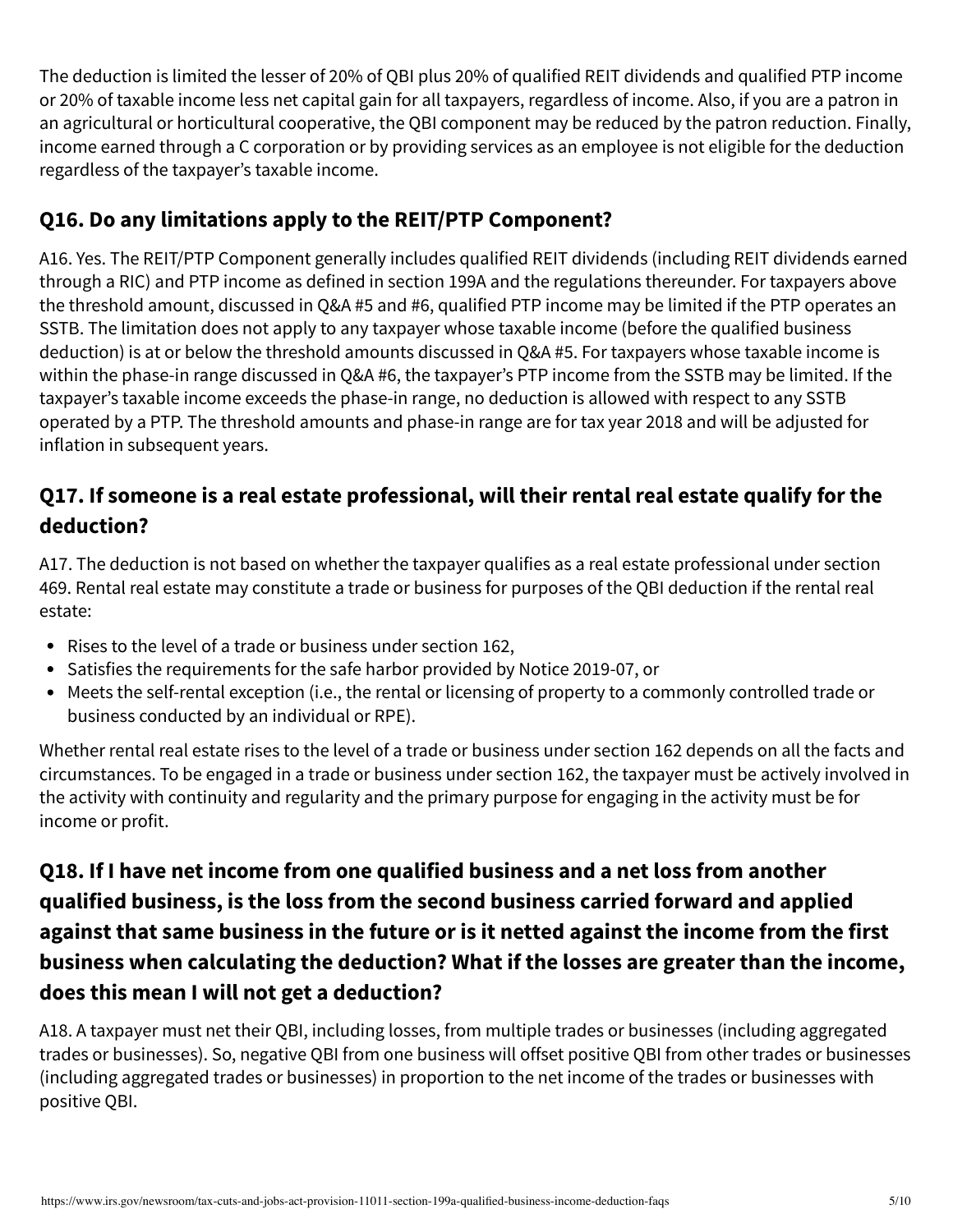If the total QBI from all trades or businesses is less than zero, the taxpayer's QBI Component will be zero and any negative amount is carried forward to the next taxable year. The carried forward negative QBI will be treated as negative QBI from a separate trade or business for purpose of determining the QBI Component in the next taxable year.

#### **Q19. Does a net for QBI Component loss, reduce the REIT PTP Component?**

A19. A net loss in the QBI Component does not impact the calculation of the deduction with respect to the REIT/PTP Component. However, if qualified PTP income is a loss, it is netted against qualified REIT dividends in a separate netting calculation from the loss netting of the QBI Component. These two netting requirements could result in two separate loss carryforwards, one for the QBI Component and one for the REIT/PTP Component.

#### **Q20. Do I have to materially participate in a business to qualify for the deduction?**

A20. No. Material participation under section 469 is not required for the QBI deduction. Eligible taxpayers with income from a trade or business may be entitled to the QBI deduction (if they otherwise satisfy the requirements of section 199A) regardless of their involvement in the trade or business.

## **Q21. I file a joint return, my income is under the threshold amount, the only income I have is from W-2 wages and a domestic Schedule C business. Does my QBI equal the amount on Schedule C, line 31, Net profit or (loss)?**

A21. Not necessarily. As discussed in Q&A #4, QBI is the net amount of qualified items of income, gain, deduction and loss from any qualified trade or business. In addition to the profit or loss from Schedule C, QBI must be adjusted by any other items of gain or deduction related to the business, including but not limited to gains from Form 4797, the deductible part of self-employment tax, self-employed health insurance, self-employed SEP, SIMPLE, and qualified plan deductions. Amounts received as W-2 income, reasonable compensation from an S corporation, guaranteed payments from a partnership, and payments received by a partner for services under section 707(a) are not QBI and are not eligible for the deduction.

## **Q22. I am a statutory employee and report my income on Schedule C. Does it qualify for the qualified business income deduction?**

A22. Payments made to statutory employees, as defined in section 3121(d)(3), are excluded from the definition of wages considered income from the trade or business of performing services as an employee under §1.199A-5(d) (1). Items of income, gain, deduction, and loss from performance of services as a statutory employee are considered QBI and are eligible for the QBI deduction to the extent the requirements of section 199A are satisfied.

## **Q23. Can you explain in more detail how losses that are limited by basis, at-risk, or passive activity rules affect the deduction?**

A23. Items not included in taxable income are not qualified items of income, gain, deduction, or loss and are not current year QBI. If a taxpayer has a suspended loss that is allowed against current year taxable income, whether the loss reduces QBI depends on whether the loss was limited before or after January 1, 2018.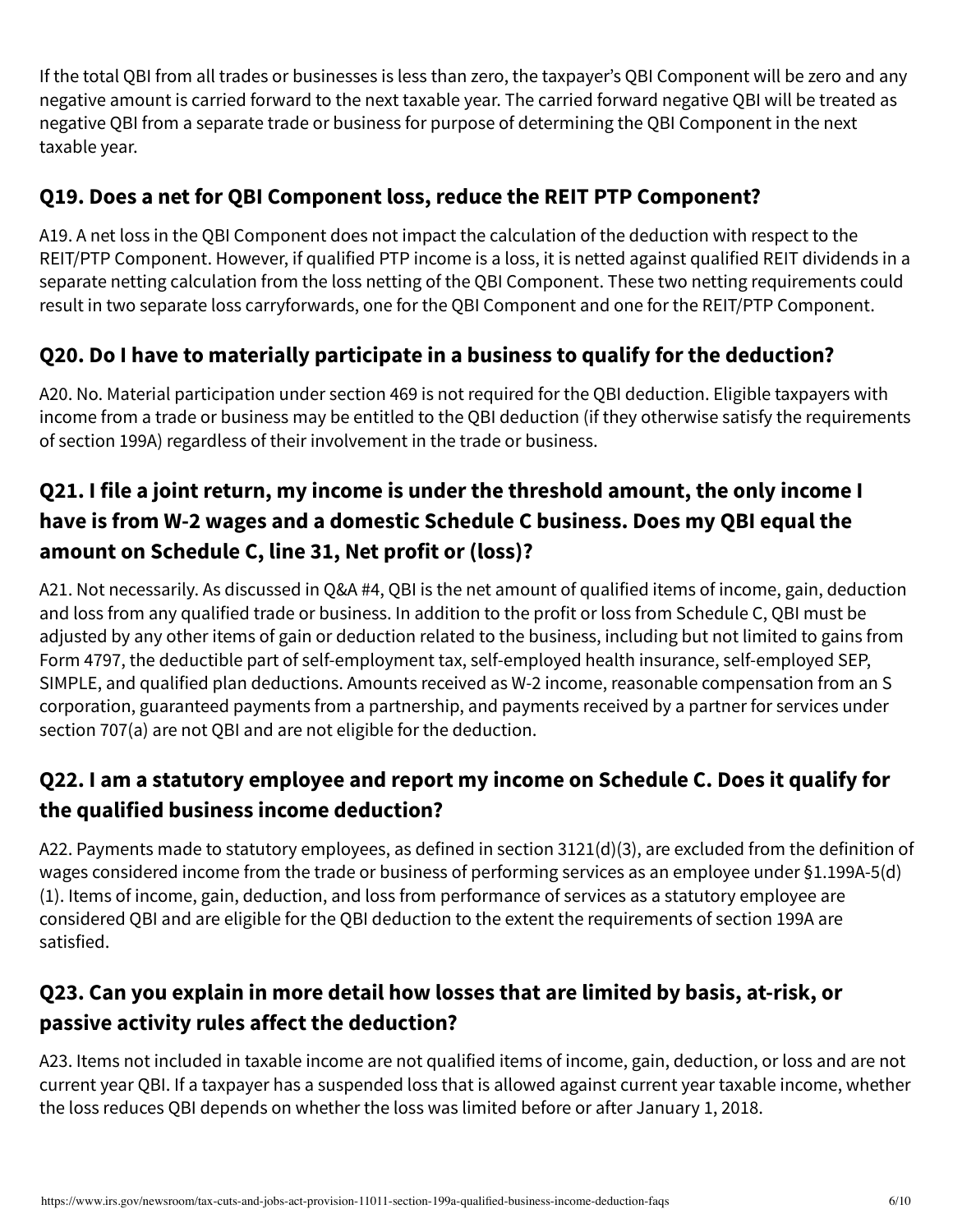If the loss was disallowed before 2018, the loss is never taken into account for purposes of computing QBI. This means the taxpayer must keep track of pre-2018 disallowed losses, so that they can be excluded them from QBI in the year the loss is allowed.

If the loss was generated after 2018, it is included in QBI if it is a qualified item deduction or otherwise loss that would otherwise be included in QBI, but not until the year it is included/allowed in taxable income.

Disallowed, limited, or suspended losses must be used in order from the oldest to the most recent on a first-in, first-out (FIFO) basis.

## **Q24. How do I satisfy the disclosure requirements if I choose to aggregate my trade or businesses?**

A24. Pub 535, Business Expenses, has a Qualified Business Income Deduction Worksheet that can be used to compute the QBI deduction. Schedule B, Aggregation of Business Operations, or another schedule reflecting the taxpayer's aggregation should be attached to the return as a PDF to satisfy the disclose requirement.

## **Q25. Do I need to disclose my aggregated trades or businesses when I use the simplified worksheet in the Instructions for Form 1040 to calculate the QBI deduction?**

A25. Yes, taxpayers should disclose their aggregations regardless of which worksheet they use to compute the QBI deduction. A failure to aggregate will not be considered to be an aggregation for purposes of the consistency requirement. So, if the taxpayer is under the threshold in 2018 and there is not a need to aggregate, it would not prevent the taxpayer from aggregating in a subsequent year when the taxpayer's taxable income exceeds the threshold amount.

## **Q26. I received a REIT dividend either directly or through a regulated investment company (RIC), reported as a section 199A dividend in box 5 of Form 1099-DIV. Is this amount eligible for the QBI deduction?**

A26. Box 5 of Form 1099-DIV is used by REITs and RICs to report amounts that may be eligible for the QBI deduction, but some amounts reported in box 5 may be ineligible for the deduction.

Ineligible dividends include those for which the taxpayer did not meet holding period requirements for REIT or RIC stock. The QBI deduction may not be taken for any dividend reported in box 5 for dividend received on a share of REIT or RIC stock that is held for 45 days or less during the 91-day period beginning on the date that is 45 days before the date on which such share became ex-dividend with respect to the dividend. When counting the number of days the stock is held, include the day the stock is disposed of but not the day the stock is acquired. Also, don't count days during which the risk of loss was diminished. Specifically, don't count any day during which any of the following conditions are met:

A. The taxpayer had an option to sell, was under a contractual obligation to sell, or entered into (and not closed) a short sale of substantially identical stock or securities.

B. The taxpayer was a grantor (writer) of an option to buy substantially identical stock or securities.

C. The taxpayer's risk of loss was diminished by holding one or more other positions in substantially similar or related property.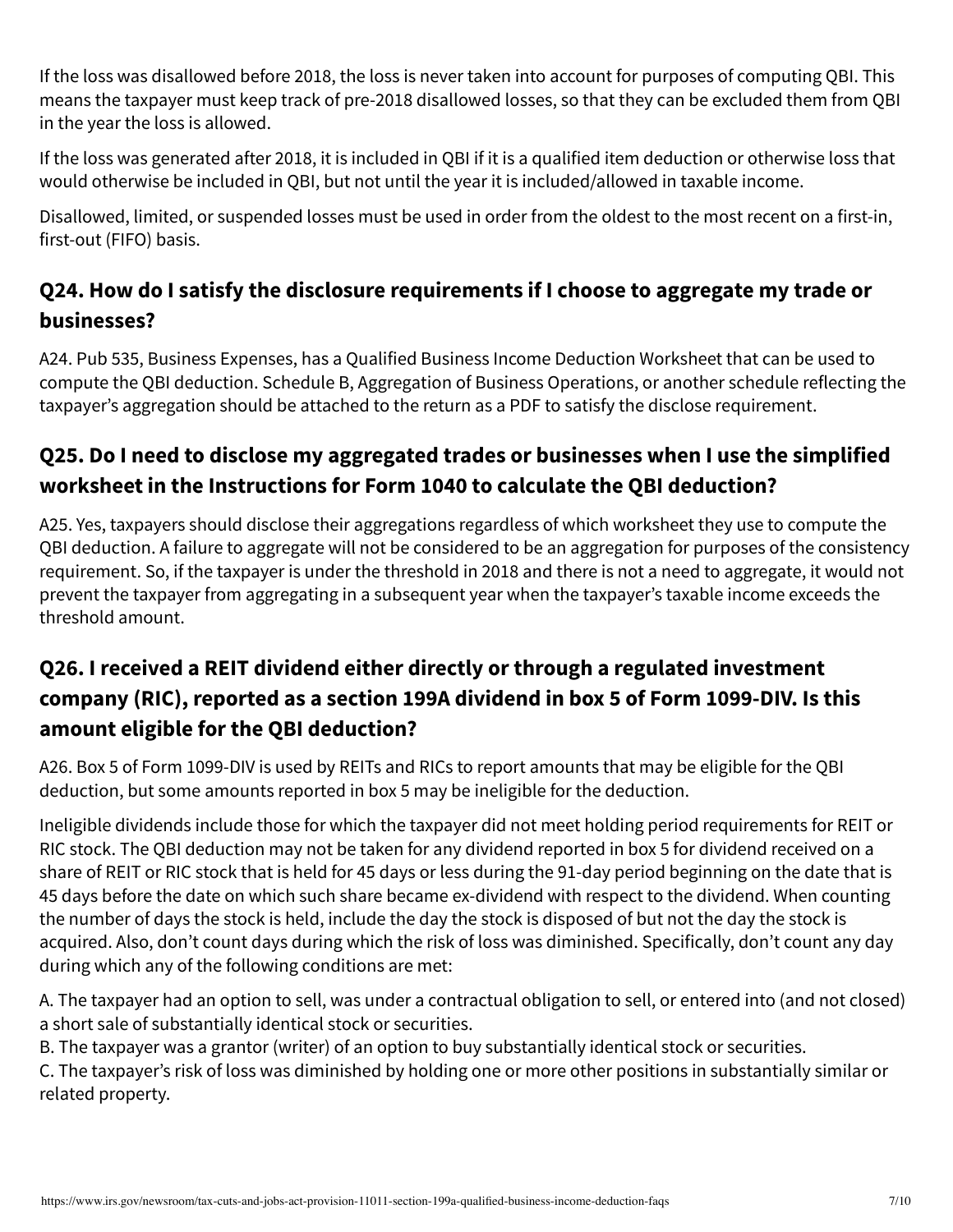In addition, the deduction may not be taken for any dividend on shares of REIT or RIC stock reported in box 5 to the extent the taxpayer is under an obligation (whether pursuant to a short sale or otherwise) to make related payments with respect to positions in substantially similar or related property.

# **Pass-through Entity**

#### **Q27. I am a partner in several partnerships, how do I know what qualifies for the deduction?**

A27. The Schedule K-1s for 2018 have new codes for the QBI deduction items. The partnership needs to provide each partner with their share of QBI, W-2 wages, UBIA of qualified property, and other information necessary for partners to compute their deduction. The same rules apply for S corporations.

If a partnership or S corporation fails to provide this information, the final regulations provide that each unreported income of positive QBI, W-2 wages, or UBIA of qualified property attributable to the entity's trades or businesses will be presumed to be zero. This means that a partner or shareholder may be unable to claim a QBI deduction on the entity's income if the entity fails to report the information. It is recommended that taxpayer follow-up with a pass-through entity if they do not provide the necessary information.

#### **Q28. If a pass-through entity has one business, is it only required to provide one dollar amount for the QBI?**

A28. The pass-through entity is required to provide the owners QBI information necessary for the owner to compute the deduction. If the entity only has ordinary income from a single trade or business, it may be appropriate to reflect one QBI amount. Items from a pass-through entity are required to be separately stated due to the potential of unique treatment on one or more owners' returns. Items not included in current year taxable income are not included in QBI. Therefore, additional details will also need to be provided for the owners. If for example, in addition to ordinary income the owner is allocated a section 179 deduction, since the 179 deduction may be limited, the detail would be required in order for the owner to properly determine the current year QBI.

Also note that the rules to separately state items from each activity for the application of the at-risk rules and passive activity loss limitation rules still apply even when a pass-through entity chooses to aggregate a trade or business for the purposes of section 199A.

## **Q29. My income is under the threshold amount and I only have income from W-2 wages and a partnership interest. Does my QBI equal the amount of partnership income reported on Schedule K-1?**

A29. Maybe. As discussed in Q&A 4, QBI is the net amount of qualified items of income, gain, deduction and loss from any qualified trade or business. To determine the total amount of QBI, the taxpayer must consider deductions not reported on Schedule K-1 that are related to the trade or business. This could include unreimbursed partnership expenses, business interest expense, the deductible part of self-employment tax, the self-employment health insurance deduction, and self-employed SEP, SIMPLE, and qualified plan deductions in addition to other adjustments. Amounts received as guaranteed payments and payments received by a partner for services under section 707(a) are not QBI and are not eligible for the deduction.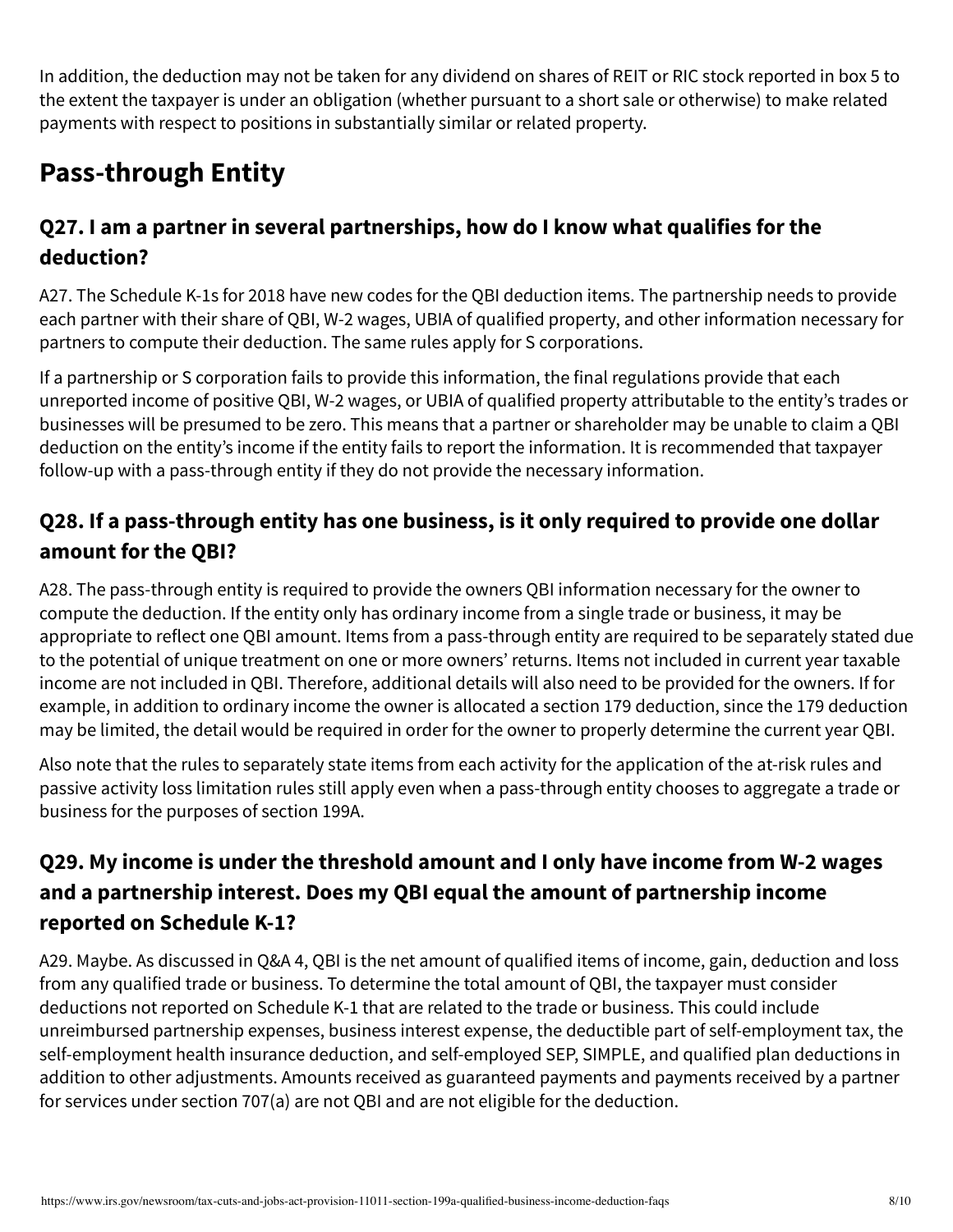## **Q30. What about fiscal-year pass-through entities? I have a partnership whose fiscal year ended on March 31, 2018. Do I get a qualified business income deduction for the income I earned?**

A30. The QBI deduction itself is available only to taxpayers whose tax years begin after December 31, 2017.

However, any QBI reported to a taxpayer from a related passthrough entity with a taxable year beginning in 2017 and ending in 2018 is treated as having been incurred in the owner's taxable year in which the passthrough entity's taxable year ends.

For example, a calendar year partner in a partnership with a fiscal year end of March 31, 2018, will be able to include the partnership's QBI for the entire fiscal year in determining the partner's 2018 QBI deduction. The partner may also use the partnership's W-2 wages and UBIA of qualified property in computing the deduction, if applicable.

Note that the pass-through entity's 2017 Schedule K-1 does not have the detail relating to the new QBI deduction. The entity should still provide the necessary detail to the owners as an attachment to the Schedule K-1.

## **Q31. In 2018, I receive a Schedule K-1 allocating a PTP loss. The loss is not currently allowable due to the passive activity rules. Is it used in computing the REIT/PTP component?**

A31. No. Since the loss is not included in taxable income for 2018, it is not used in computing the QBI deduction in 2018. In a later taxable year, when the loss is allowable, the loss generated in 2018 will be used in computing the REIT/PTP component.

## **Q32. I was told that I can rely on the rules in the proposed regulations under § 1.199A-1 through 1.199A-6 to calculate qualified business income (QBI) for my 2018 tax return. Does this mean I do not have to include adjustments for items such as the deductible portion of self-employment tax, self-employed health insurance deduction, or the selfemployed retirement deduction when calculating my QBI in 2018?**

A32. Section 199A(c)(1) defines qualified business income as the net amount of qualified items of income, gain, deduction, and loss with respect to any qualified trade or business of the taxpayer. Proposed regulation § 1.199A-1(b)(4) followed this definition, providing that QBI is the net amount of qualified items of income, gain, deduction, and loss with respect to any trade or business as determined under the rules of 1.199A-3(b). Section 1.199A-1(b)(5) of the final regulations retains this rule, also providing that QBI means the net amount of qualified items of income, gain, deduction, and loss with respect to any trade or business (or aggregated trade or business) as determined under the rules of 1.199A-3(b).

Section 1.199A-3(b)(2) defines the term "qualified items of income, gain, deduction, and loss" as items of gross income, gain, deduction, and loss to the extent such items are effectively connected with the conduct of a trade or business within the United States (with certain modifications) and included or allowed in determining taxable income for the taxable year. The final regulations add additional clarity in § 1.199A-3(b)(1)(vi), which provides that generally deductions attributable to a trade or business are taken into account for purposes of computing QBI to the extent that the requirements of section 199A and § 1.199A-3 are satisfied. For purposes of section 199A